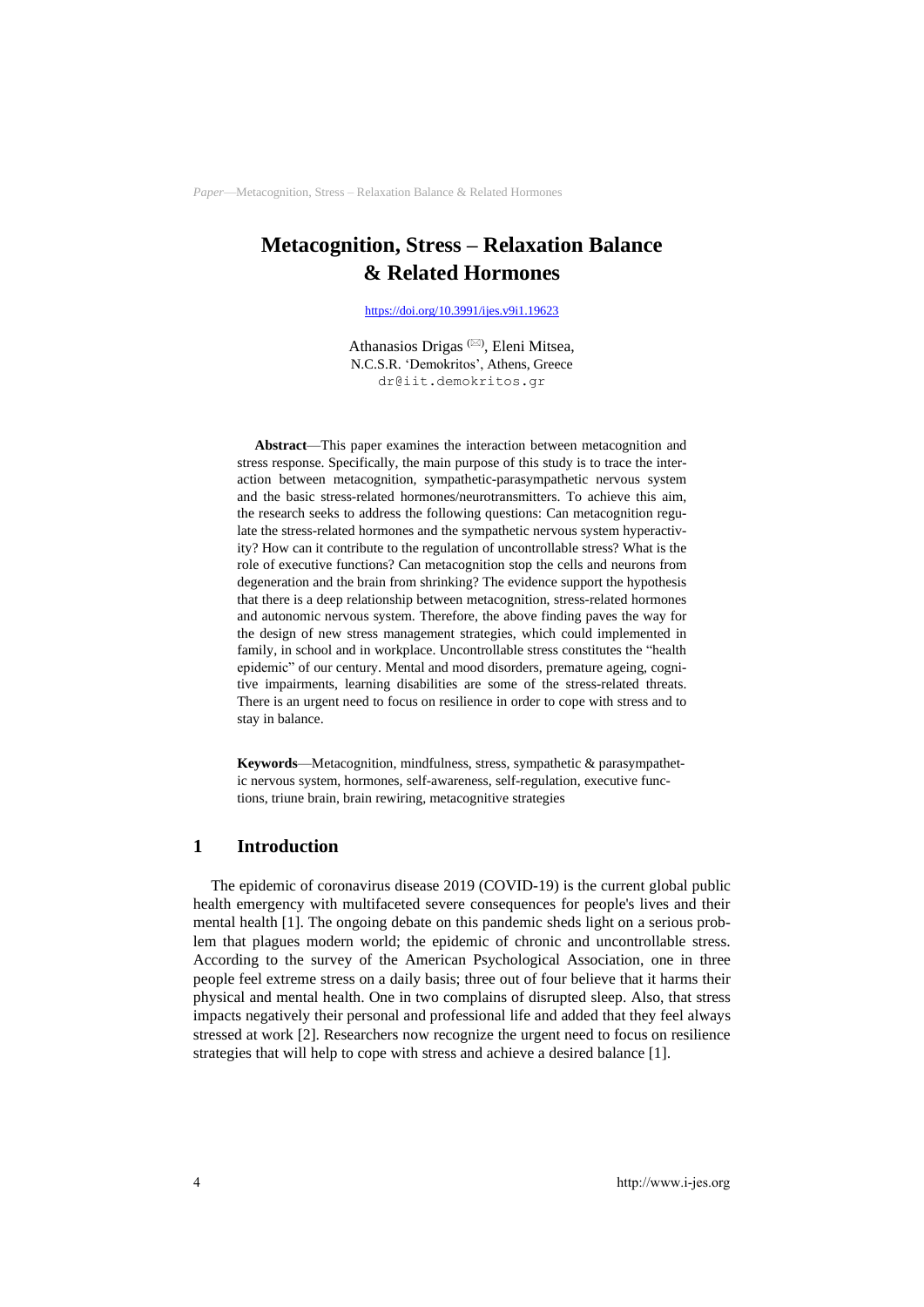Stress signifies a potential or actual threat that requires immediate changes in behavior patterns [3]. The brain and its neural circuitry play a significant role in stress reactivity, coping and recovery processes. Specifically, it determines what constitutes a threat and how it regulates the behavioral and physiological responses to a given stressor. There are various brain systems that are involved in a stress-related situation. Such, for example, are the hippocampus, the amygdala, and areas of the prefrontal cortex. The aforementioned brain structures are networked components of a neural circuitry that coordinates behavior with neuroendocrine, immune and autonomic functions. The hippocampus and the amygdala interface with lower vegetative areas such as the hypothalamus and the brainstem, and higher cortical areas particularly within the prefrontal [4].

Hormones of stress and happiness comprise a 'hard-wired" control system since they play a crucial role in regulating emotions, mood and behaviour in different aspects. They obey collectively the flow of evolution and survival enabling one to modify his/her behavioural strategies so as to adjust to environmental changes rapidly [5]. Instead, their dysregulation is involved in many disorders such as anxiety, attentiondeficit hyperactivity disorder, depression and many other behavioural disturbances. Studies have shown that minute changes in neurochemical levels may have marked impact on our psychobehaviour [6]. In addition, they interact with brain structures crucial for emotion processing such as the amygdala and help deliver the emotional message to the entire brain [5].

The autonomic nervous system (ANS) is one of the most important pathways that is activated by stress [7]. Although it is underestimated, the ANS plays a significant role in the maintenance of homeostasis. It functions without conscious control and it is connected with most tissues and organs in the body. The ANS is divided in two systems, the sympathetic and the parasympathetic nervous system. The sympathetic controls the stress responses while the parasympathetic the relaxation responses [8]. Researches have shown that several stress-related diseases such as depression are associated with a hyperactive sympathetic nervous system [7].

Metacognition refers to a set of superior self-regulatory abilities, skills and strategies that enable one to achieve success in every strata of life. It is about one's understanding, awareness and conscious control over his/her cognitive processes responsible for control of behavior. [9].

This paper focuses on the interaction between metacognition, the sympathetic and parasympathetic and basic stress-related hormones. Throughout this paper we will try to describe briefly all key stress-related hormones, their functions and interactions. In addition, we will determine the role of the autonomic nervous system in stress response. Finally, we will discuss the relationship between metacognition and the stress system with the aim to shed light on the need for newly developed resilience strategies based on metacognition.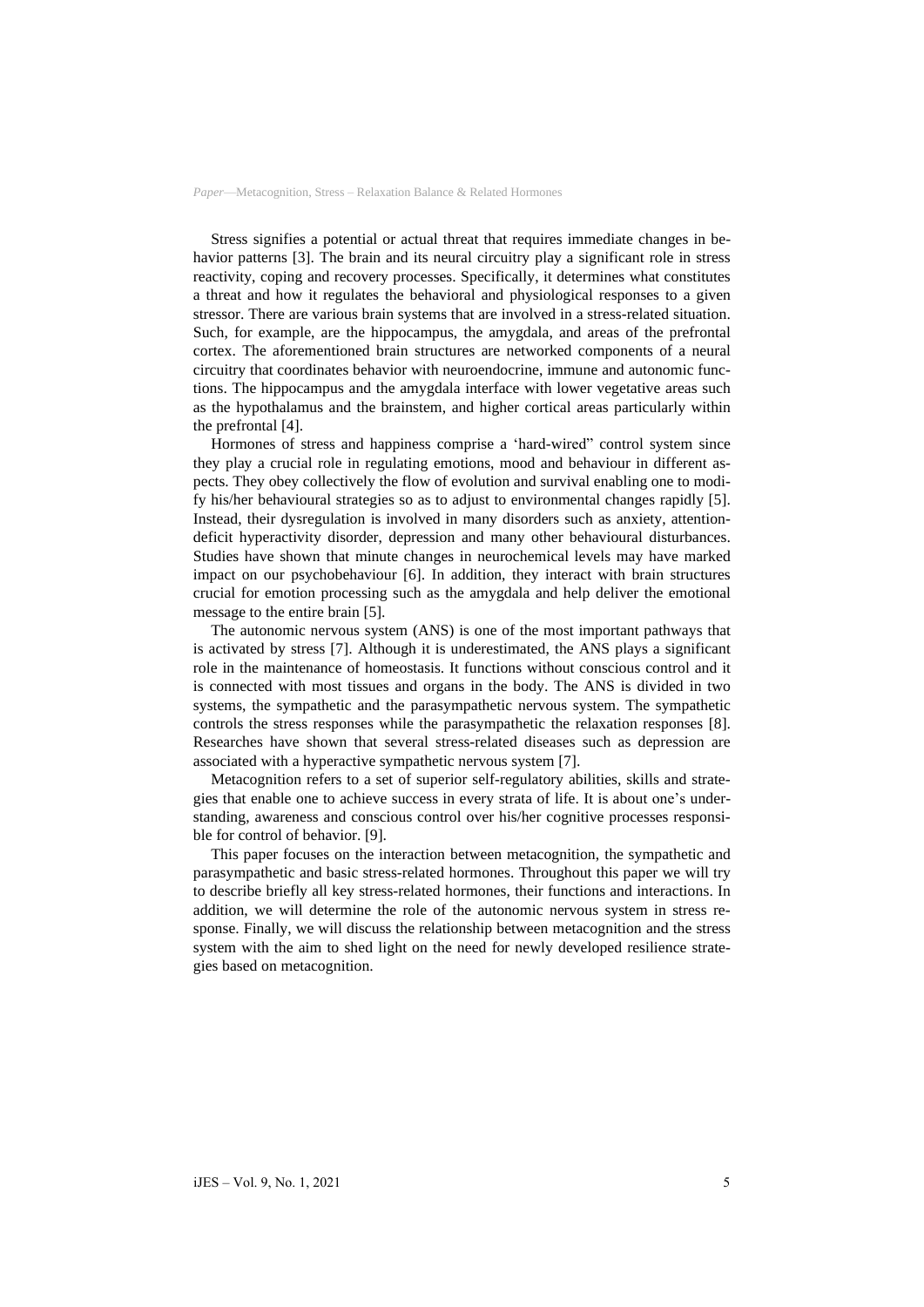## **2 Τhe Neurochemistry of Happiness and Stress**

#### **2.1 The neurochemicals of happiness and well-being**

**Serotonin - The hormone of relaxation, self-esteem and optimism:** Serotonin has a diverse set of functions. It stands for mental balance, regulates mood and emotion, aggression and impulsivity [10]. It improves self-confidence, boosts inner strength and feeling of satisfaction. One feels calm, decisive enough to employ adaptable social behaviours. On the contrary, when one feels anxious or depressed, then serotonin levels drop. Chronic stress, prolonged cortisol secretion and chronic inflammation may contribute to serotonin depletion, causing symptoms of depression [11]. In conditions pressure, serotonin levels drop, causing negative feelings like rage or terror [5, 6]. A number of cognitive domains appear to be sensitive to changes in serotonin such as memory, certain attentional functions notably focused and sustained attention and cognitive flexibility that enable us to adapt to changing demands. Thus, serotonin imbalance may contribute to age-related cognitive decline [10]. Also, it interferes with fundamental physiological processes such as sleep. It is worth noting that 90% of serotonin is found in gastrointestinal tract regulating movement of bowels, digestion and supporting healthy appetite. Serotonin maintains the chemical balance in the brain, and contributes to the healthy central nervous system. Also, it is a factor of brain development and growth [6].

**Oxytocin – The anxiolytic hormone:** Oxytocin is a neuropeptide synthesized primarily in the hypothalamus. The posterior lobe of the pituitary contains axonal projections originating in the hypothalamus that secrete oxytocin to be released in the blood circulation. Oxytocin neurons also send projections to regions including to the amygdala and the hippocampus [12]. Oxytocin not only reduces amygdala reactivity, but increases amygdala's connectivity with areas responsible for emotional regulation and social cognition. Oxytocin receptors are distributed widely in the central nervous system [13]. Oxytocin has a neurobehavioral role, since it regulates a wide range of positive social behaviors: It works as a social reinforcement. It improves attention, orientation and memory towards social stimuli (mainly positive). Oxytocin facilitates the identification and interpretation of social information conducive to social interactions [12, 13]. According to Yoon et al. [13] oxytocin has anxiolytic effects, normalizes hyperactivity, and possibly improves mental representations of the Self. Moreover, there is an association between serotonin and oxytocin [13]. It has been proved that oxytocin lowers the reactivity of the hypothalamic pituitary adrenal (HPA) axis, reducing levels of stress hormones including adrenocorticotropic hormone (ACTH) and cortisol [12]. Lower levels of oxytocin are associated with anxiety and indicate a lower capacity to develop prosocial behavior. According to Love et al. [12] oxytocin appears to impact dopaminergic activity within the mesocorticolimbic dopamine system, giving a positive impact as to the feeling of reward, motivation affiliation.

**Dopamine – The chemical of pleasure, reward and motivation:** Dopamine is synthesized by the amino acid tyrosine, which is produced from phenylalanine [14]. Dopamine enhances attention and memory, boosts learning and creativity and affects mood and emotion [14, 6]. Dopamine receptors appear in high concentrations in the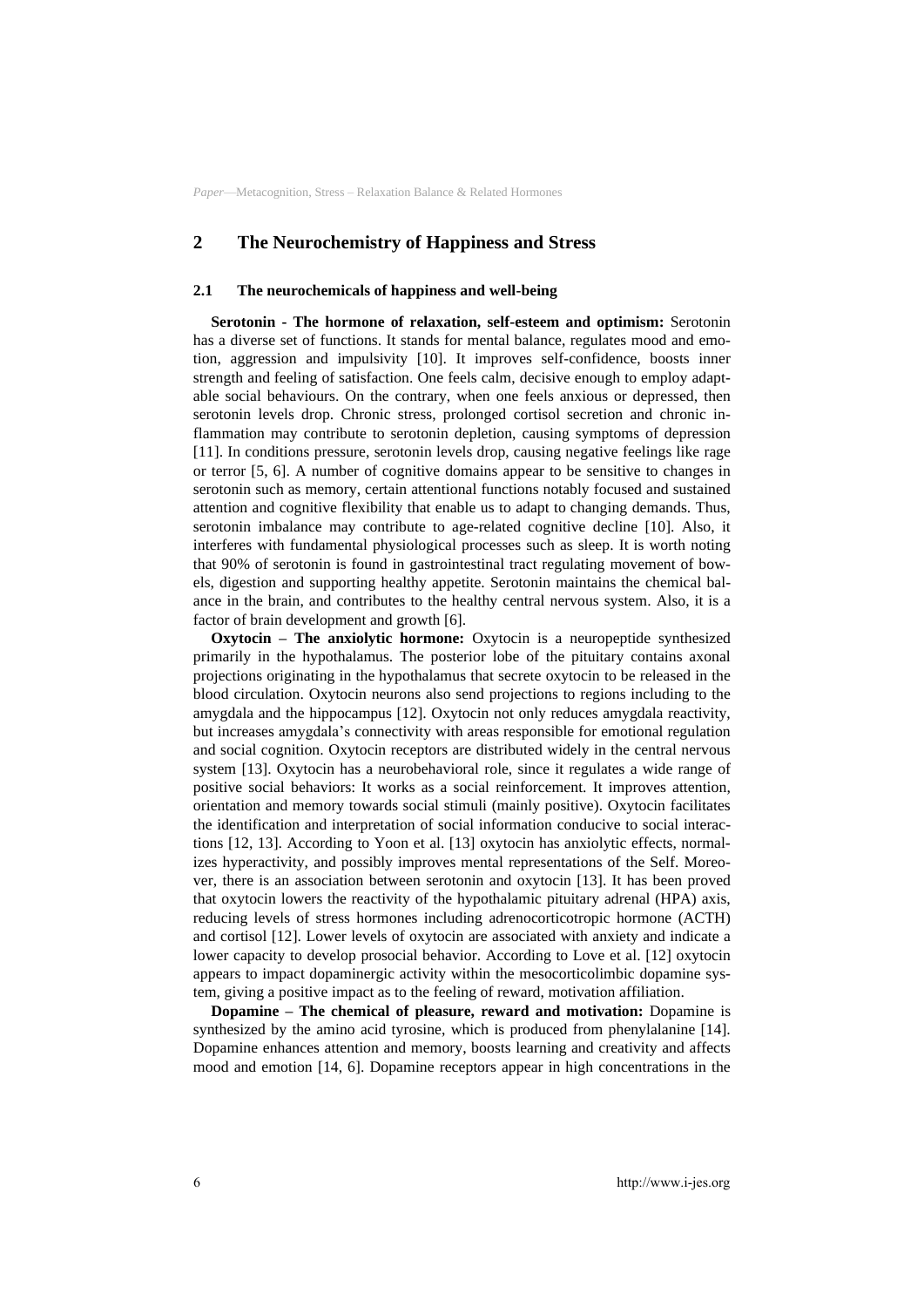nervous system as well as in the limbic regions, the basal ganglia and the frontal cortical areas, all of which contribute to emotional, motivational and motor regulation. The anatomical distributions of dopaminergic projections in the prefrontal cortex, where executive functions are located, enhance higher cognitive abilities and control of thoughts, behaviour and movement. Dopamine plays a major role in working memory and especially in spatial working memory. Also, it is associated with behavioural flexibility [15]. Findings indicate that dopamine facilitates interaction between the prefrontal cortex and the hippocampus, responsible for long-term memory [15]. It supports hippocampal plasticity and episodic memory formation that helps one to use past experiences in support of future adaptive behaviours [16]. Also, it improves the ability to assess threats and choose appropriate decision strategies, once it is released in the prefrontal during moderate stress [3]. Stress activates nearly all dopaminergic neurons especially those that project from the mesencephalon to the prefrontal. [17]. The "reward system" is very sensitive to stress since it is highly innervated by that part of the hypothalamus that secretes the corticotrophin-releasing hormone (CRH) and the sympathetic noradrenergic system. Several dopaminergic regions have glucocorticoid receptors. Consequently, stress hormones such as CRH, catecholamines and glucocorticoids influence dopamine significantly. Mild stress releases dopamine to cope with stressors. [18,17].

### **2.2 The stress hormones**

**Cortisol – The hormone of stress, aggression and depression:** Cortisol is an important hormone produced by the adrenal cortex. In the presence of a physical or psychological threat, cortisol levels surge to provide energy to cope with stress-provoking stimuli. Cortisol has anti-inflammatory properties and regulates various fundamental functions such as blood pressure. It plays a significant role in memory by facilitating the consolidation of fear-based memories in order to cope with similar dangerous situations. It also maintains blood glucose and suppresses no vital organ systems to provide energy to an actively functioning brain and neuromuscular system [11]. However, a prolonged or exaggerated stress response may perpetuate cortisol secretion, which may result in the vicious circle of hypothalamic-pituitary-adrenal axis dysregulation [19]. Although cortisol is an anti-inflammatory hormone, in case of dysfunction provokes widespread inflammation. Chronic inflammation produces free radicals and cause oxidative as well as nitrosative stress. All of the above attack the immune system, cause degeneration and premature aging. Serotonin depletion and hippocampal degeneration are likely to compound the effects of inflammation [11]. Moica et al. [20] examined the relation between cortisol and the hippocampal volume in depressed patients. The results showed that higher levels of cortisol are associated with lower hippocampal subfield volumes, in sections of the hippocampus where neurogenesis and neuroplasticity take place. Studies have shown association between cortisol and high levels of activity in the amygdala during circumstances of anxiety and fear. In addition, cortisol decreases amygdala-hippocampal connectivity [11]. Moderate increase in cortisol leads to higher level of performance in terms of executive function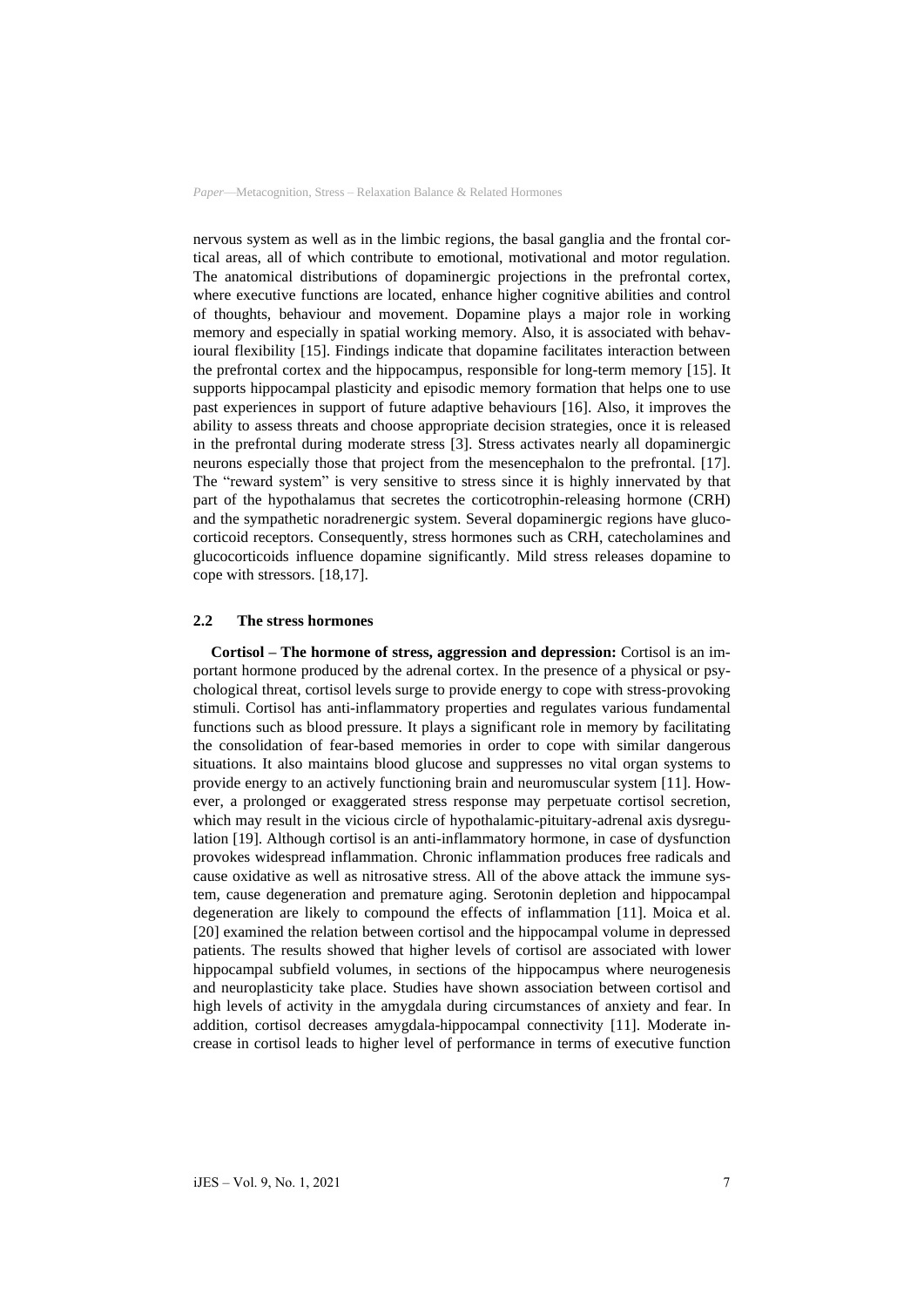and self-regulation. However, dysregulation of cortisol seems to impair cognitive and behavioural self-regulation (i.e. aggressive behaviour) [21].

**Adrenaline – The hormone of stress and alertness:** Epinephrine or adrenaline is a neurotransmitter and neurohormone released from the adrenal medulla (norepinephrine converts to adrenaline), in the blood circulation in response to stress [22, 8]. Specifically, it mediates short-term responses to stressors by initiating behavioural and physiological changes that help a person to cope with the stressful stimulus. Repeated, intermittent elevation of epinephrine by stress increases blood flow throughout the circulatory system and causes vasoconstriction and marked high blood pressure [22]. When the sympathetic system is activated, epinephrine and norepinephrine inhibit an important parasympathetic hormone, the acetylcholine [7]. Physiological and psychological stress raises corticosteroid and epinephrine secretion. Thus, epinephrine is connected with immune dysregulation and inflammatory disease. Stress-induced epinephrine contributes to long-term stress-associated illness. Epinephrine interacts via various projections to the prefrontal cortex, midbrain and locus coeruleus, modulating dopaminergic, noradrenergic, and serotonergic neurons. As epinephrine interacts with noradrenaline, it plays an important role in learning and memory consolidation. Epinephrine can activate the adrenergic receptors on vagal afferents that stimulate repeatedly norepinephrine release, causing dysfunction of the locus coeruleus, amygdala and other brain regions responsible for learning and memory consolidation (i.e. neocortex, hippocampus, caudate) [22].

**Noradrenaline – The chemical of alertness:** Noradrenaline or norepinephrine is an important hormone and neurotransmitter secreted from the locus coeruleus. The locus coeruleus-noradrenaline system performs multiple and complex behavioural regulations [6]. Noradrenaline represents an axis of activation, alertness, vigilance and attention during any alarming situation [6]. It has been coupled with the fight or flight response, stress and anxiety [5]. Chronic stress is associated with the sustained release of noradrenaline, which in turn leads to sympathetic hyperactivity, alters the homeostasis and disrupts the immune system and the gastrointestinal motility. According to Choudhury et al., noradrenalin is associated with depression, dementia, Alzheimer and ADHD [6]. Noradrenaline share many characteristics with dopamine, since norepinephrine is formed from dopamine. In the prefrontal cortex, norepinephrine modulates dopamine so as to cope with stress [17]. However, excessive stimulation of dopaminergic and noradrenergic receptors in the prefrontal cortex impair higher mental abilities such as working memory [23].

## **3 Stress Response and Sympathetic – Parasympathetic Activity**

The maintenance of homeostasis, in stressful situations, is based on a large extent to the autonomic nervous subsystems, namely the sympathetic and parasympathetic nervous systems [7]. Although they have opposing effects, they operate on a continuum and their balanced activity is critical for long-term physical and psychological health [11].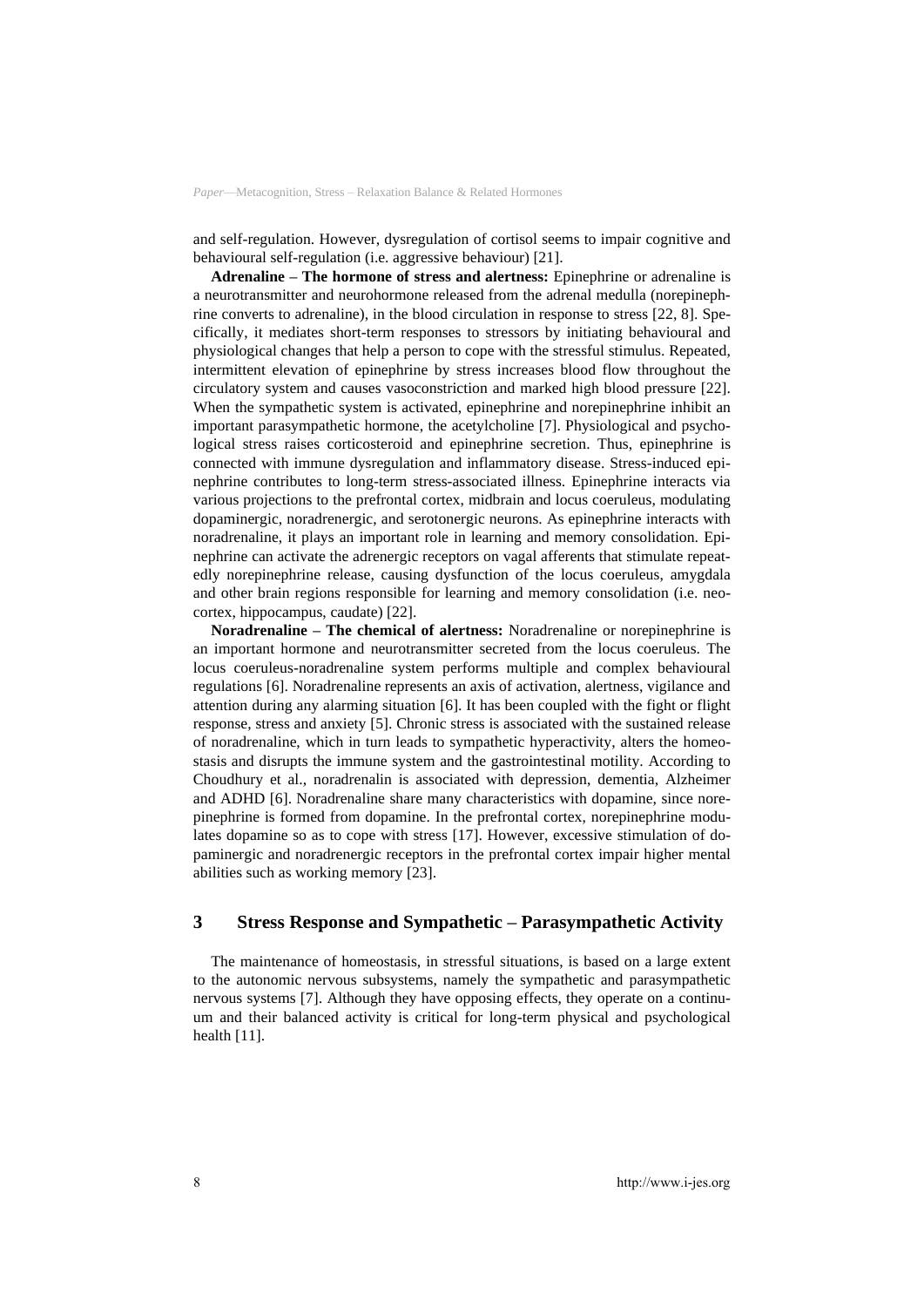The **sympathetic nervous system** promotes arousal, alertness, motivation, and goal-directed behaviour [11]. It is dominant under extreme conditions such "fight-orflight" situations or under strenuous physical activity [8]. When amygdala recognizes a stimulus of external or internal origin as stressful, by default it activates the hypothalamic-pituitary-adrenal axis, the sympathetic nervous system and the catecholaminergic system [19]. In fact, it is the response of the entire human body. The hypothalamus secretes initially corticotrophin-releasing (CRH) hormone. Then, the pituitary gland releases the adrenocorticoids hormone (ACTH), which triggers the release of glucocorticoids (i.e., cortisol) from the adrenal cortex [19]. The hypothalamus has projections to noradrenergic centres like the Locus Coeruleus (LC) in the brainstem. LC increases sympathetic activity and at the same time decreases parasympathetic activity, through the activation of the equivalent adrenoceptors on preganglionic neurons. Adrenal medulla releases epinephrine and to a lesser extent norepinephrine in the blood [7]. Through various innervations, the SNS alters organ and tissue function to send well-oxygenated, nutrient-rich blood to the muscles. Specifically, heart rate and myocardial contractility increase. Stimulation of vascular smooth muscle causes vasoconstriction in the gastrointestinal system and the kidneys. Brochodilation in the lungs allows maximization of oxygen uptake and reduction of carbon dioxide. Liver increases glucose in the blood to provide energy to the brain. Adipose tissue, through lipolysis, produces fatty acid for metabolic energy. Finally, sweat glands overfunction, and eye pupils are adapted for distant vision [8].

Under normal conditions, as the sense of danger withdraws, sympathetic system passes the baton to the **parasympathetic system** [7]. The parasympathetic nervous system aims at restoring homeostasis, promoting healing, repair, immunity, and longevity. [11]. As a result, heart rate returns to normal levels, salivary secretion increases, gastric as well as intestinal motility is activated, the pancreas secretes enzymes and releases insulin. The aforementioned processes allow for conservation of energy and optimal food processing and exploitation of nutrients. Parasympathetic operations include also the contraction of the urinary bladder and the pupils. But the most important role of the parasympathetic system is that the stress hormones subside and the relaxation hormones return. [8].

Generally, the human body needs to be more in the state of parasympathetic function rather than sympathetic. In prolonged stress conditions, the sympathetic system remains activated and the stress hormones inhibit the relaxation hormones. As a result, the autonomic nervous system influences the immune system by releasing proinflammatory cytokines, generating free radicals, causing neurotoxic effects on the brain, glia-neuronal network vulnerability and neuronal apoptosis [7]. The aforementioned circumstances are harming the DNA. Exposure to chronic stress as far back as childhood has been linked with the telomere erosion, a potential mechanism of cellular aging, disease and mortality in humans [24]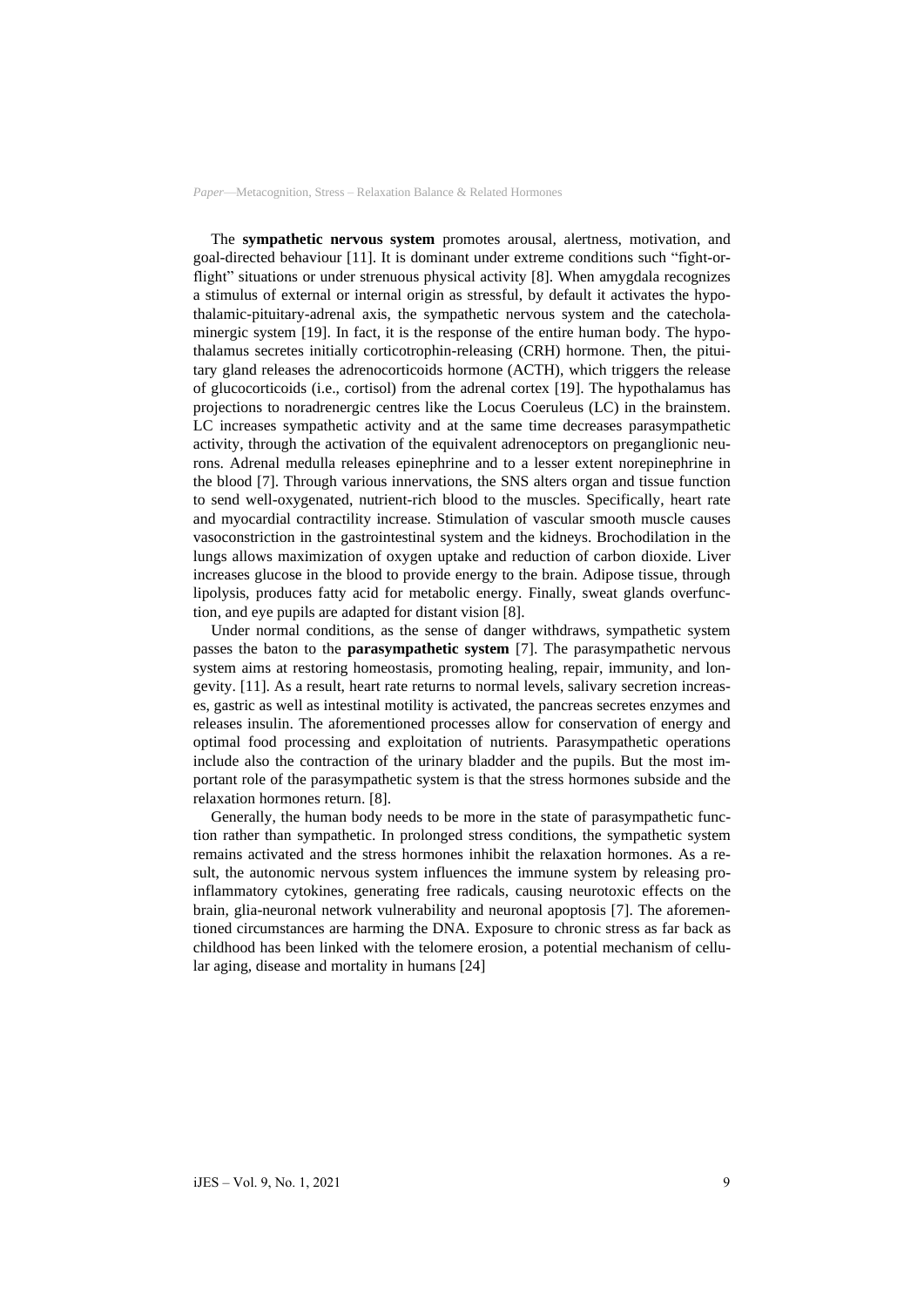## **4 Metacognition: The Predominant Regulator of Stress, the Precursor of Well-Being**

The most evolved area in the brain, the prefrontal cortex (PFC) provides 'topdown', higher guidance of thought, attention, behaviour and emotion. Prolonged stress has detrimental effects on the prefrontal cortex (PFC) causing enduring architectural changes in PFC dendrites. It also alters catecholamine pathways, increasing noradrenergic innervation. Glucocorticoid exposure reduces brain-derived neurotrophic factor levels in the PFC. Consequently, fundamental cognitive functions such as attention and working memory begin to malfunction. Communication between the prefrontal and the hippocampus is degraded, affecting long-term memory. By contrast to the prefrontal cortex and hippocampus, chronic stress intensifies the amygdala's function. Thus, chronic stress weakens the structures that provide negative feedback to stress response and strengthens the structures that promote stress response and sympathetic system hyperactivity. All of the above weaken logical thinking. One feels powerless to self-regulate thoughts, actions and emotions. In other words, he /she lose selfcontrol. [23].

Metacognition refers to a set of higher self-regulatory abilities, skills and strategies that enable us to achieve success in every strata of life. Specifically, metacognition is about the ability to self-monitor, self-regulate and adapt thoughts, emotions and behaviours, to recognize and discriminate between functional and dysfunctional mental or emotional states so as to know the full range of one's strong points. Self-control is at the heart of metacognition achieved only when one reaches conscious awareness of his/her physical, mental and emotional potentiality. Metacognition requires training of one's mental tools in order to deal with strong emotions, such as fear and develop appropriate coping strategies [9, 25]. The executive functions located in cortex areas such as the prefrontal cortex, consist the predominant mental tool. When one trains his/her executive functions, he/she develops the metacognitive ability to observe and recognize any unhelpful established habits and thus attempts to replace them with more functional and useful ones, and achieve what is called self-accomplishment through brain rewiring and brain development [9]. The prefrontal cortex may exacerbate or attenuate amygdala activity and stress hormones. [11]. If one trains his/her metacognitive skills, he/she strengthens the structures of the prefrontal cortex, so as to inhibit stress functions and restore balance, relaxation and calmness. [9, 25].

According to Drigas et al. [25] metacognition is equivalent to mindfulness, since both aims at self-awareness. Mindfulness training strategies sustain the ability of selfregulation through effortful or effortless attention, so as to achieve a state of deep relaxation, quietness and serenity. [25]. In deed, it has been proven that mindfulness training contributes to the reduction of the stress hormones (i.e. cortisol and epinephrine), while at the same time increase relaxation hormones (i.e.γ-aminobutyric acid, serotonin, melatonin, endorphins) [26]. According to Krishnakumar et al. [27], the neurochemicals that influence stress and relaxation are in optimum balance, only if the brain is in meditative state. Furthermore, mindfulness meditation practices activate the whole brain, upgrading the connectivity between crucial areas of the forebrain, midbrain and hindbrain. The thalamus, hypothalamus, hippocampus, prefrontal,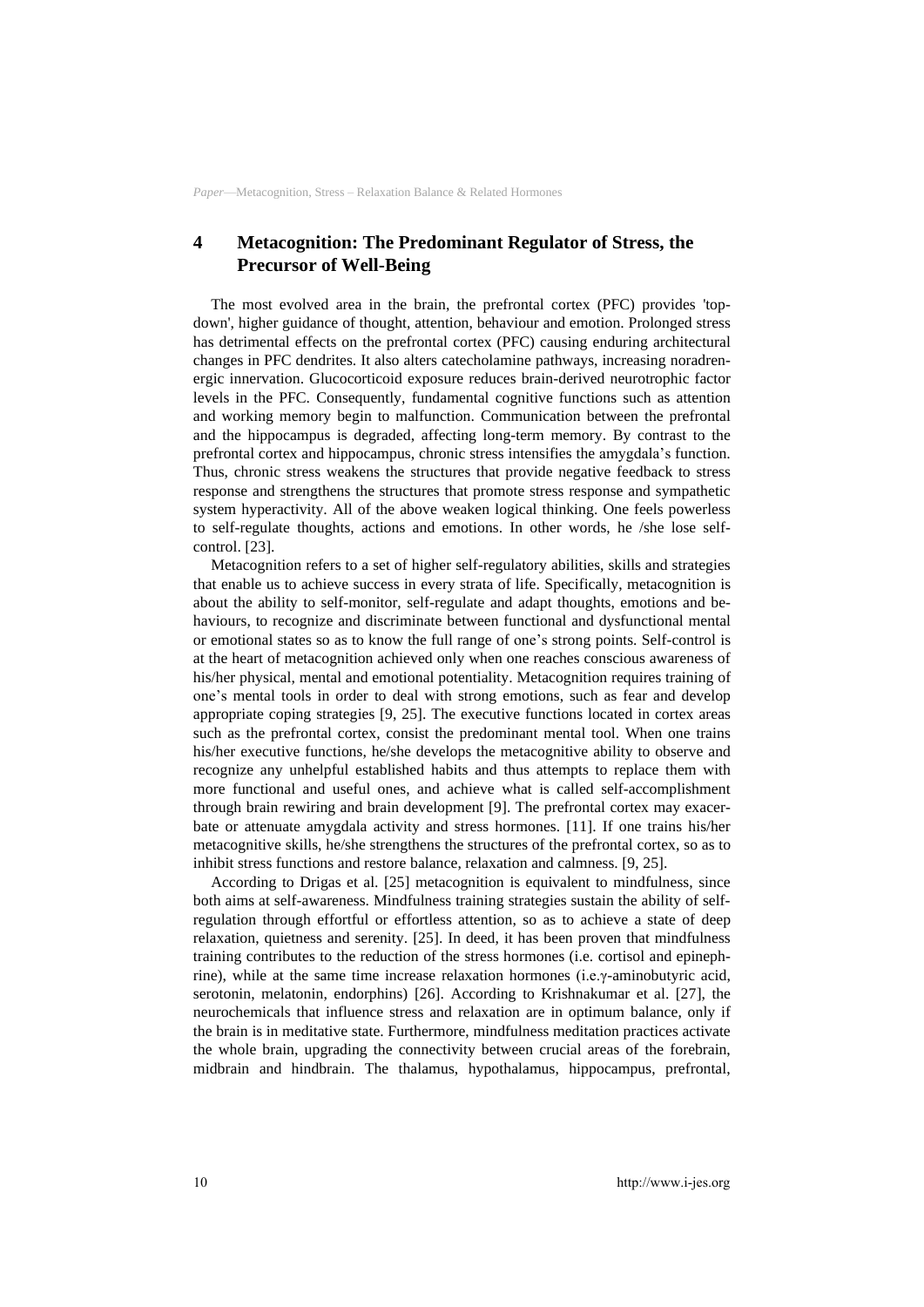amygdala and other neocortical areas enhance their connectivity. The pathways for advanced information processing are smoothed out by the connectivity of the thalamus, hippocampus and prefrontal cortex. Such improvements enable practitioners to develop conscious control over their autonomic nervous system, activating and quieting the parasympathetic and sympathetic nervous system accordingly [26].

### **5 Discussion**

Individuals who train their attention, they can more effectively regulate their negative emotions, mood as well as stress. In contrast, negative attentional biases lead to attentional as well as emotional dysregulation. In fact, *attention may serve as a precursory "gateway" strategy for emotional and stress regulation*. Attentional training increases positive emotions, which in turn enhance attentional resources, attentional broadening, flexibility and control. By attentional training, we acquire the flexibility to disengage from negative information and orient toward creative and alternative interpretations. Consequently, attention predicts emotional regulation, optimism and happiness. *The most effective strategies of regulating attention as well as emotion come from mindfulness interventions, namely the focus attention and the open monitoring training* [28]. Ma et al. have showed that *Diaphragmatic Breathing* decrease negative emotions, increase attention and decreases cortisol. Breathing exercises stimulate the vagus nerve, a nerve with a major significance [29], since 75 % of all parasympathetic fibers are located in the vagus nerve [8]. It is noteworthy that mindfulness practices give emphasis on strengthening both the sympathetic and parasympathetic nervous system using different techniques (e.g. visualization or breathing techniques). Ideally, the practitioner should be able to reach a state of deep rest, while he/she remains aware, vigilant [30]. We conclude that attentional regulation predicts a balanced hormonal system and an autonomic nervous system. Moreover, the most effective metacognitive strategies derive from the mindfulness interventions, such as focus attention and open monitoring. The regulation of stress and emotions depends on cognitive skills such as attention. By necessity, people need to adapt to existing needs and goals; so they must train both the sympathetic and parasympathetic nervous system.

We tend to believe that regulation of thoughts, emotions or stress is based only on the brain. Practices, which involve both mind and body, reveal the opposite. For instance, Qigong and Tai-Chi reduces stress hormones, increases hormones of happiness (e.g. endorphins), promote the brain waves of relaxation, improve immune function and enhance emotional regulation [31]. Consequently, the practitioners evaluate their strengths and weaknesses objectively and they build lasting self-esteem. The quality of sleep improves. The signs of addiction as well as cravings decrease [31]. According to Sungkarat et al., [32] Tai chi increase brain-derived neurotrophic factors, proteins that protect neurons against damage and facilitate neurogenesis and plasticity in brain areas such as the hippocampus and cortex [32]. It is extremely interesting that this type of training, while it reduces stress, it also improves our higher mental abilities, namely the executive functions [32]. It ameliorates their attention,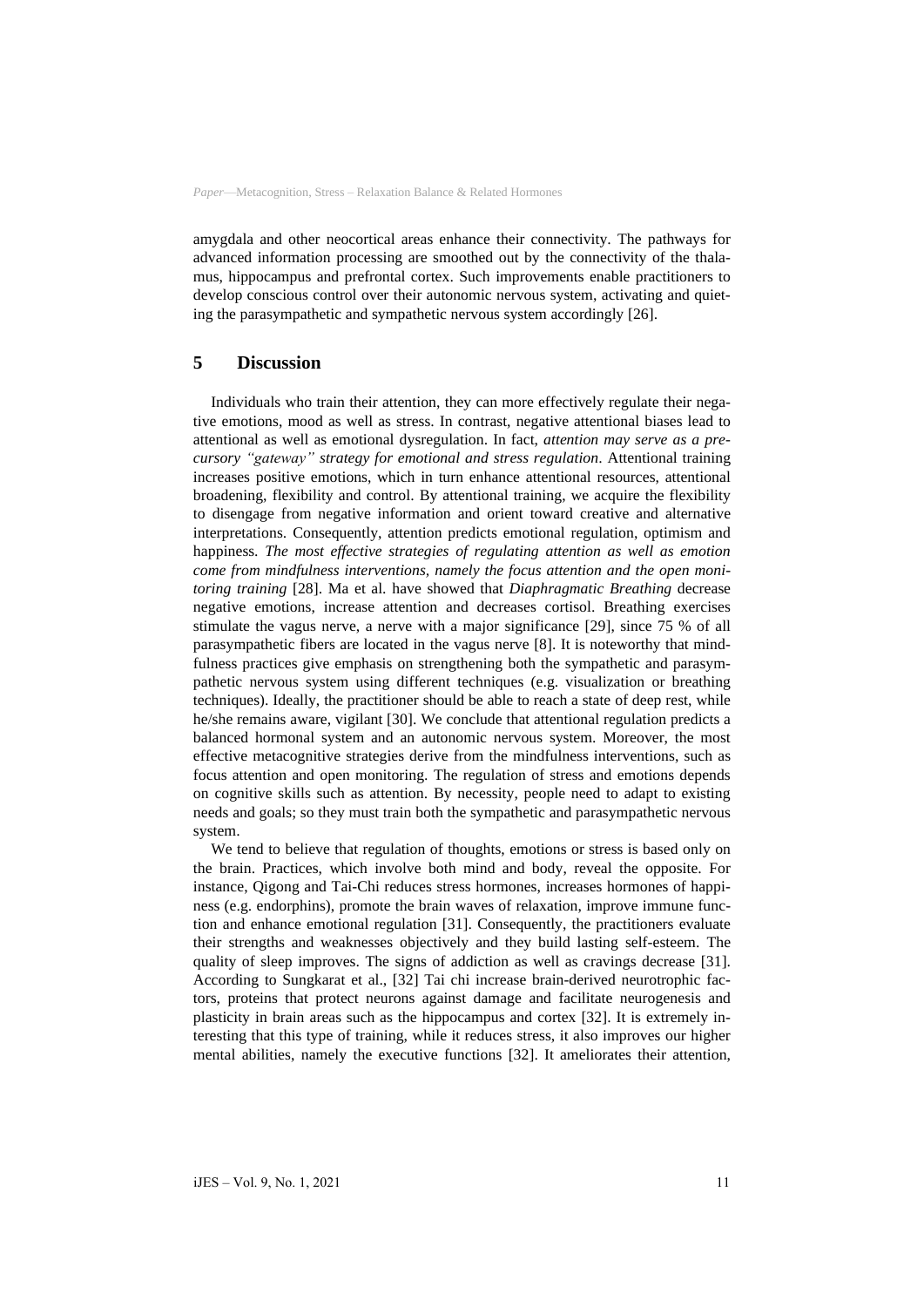memory, visuospatial as well as self-control skills. It is obvious that mindfulness practices and mind-body training are among the most effective brain rewiring metacognitive strategies.

In addition to exercise, *diet is an important factor influencing the threefold relationship of metacognition, hormones and the autonomic nervous system*. A wellbalanced diet has powerful stress-reducing benefits that improve brain functioning, shore up the immune function, lower blood pressure, improve the blood circulation, and reduce toxins levels in the body. Some specific nutrients play a very important role in increasing happiness hormones (e.g. serotonin), while reducing the levels of cortisol and adrenalin. *Such are complex carbohydrates, proteins (tryptophan, phenylalanine and tyrosine, theanine), fatty acids, Vitamin C, Vitamin B, Magnesium, and Selenium. Some stress-relieving foods are: Oranges, spinach, chocolate, blueberries, Brocolli, fish that contains omega 3 fatty acids, bananas, walnuts, green tea, flax seeds, whole grains, probiotics* [33].

### **6 Conclusion**

Stress is recognized as a universal premorbid factor signaling potentially the onset of various chronic health problems. Nevertheless, we are given the capacity to control what we perceive as stressful and how we respond to it. Success is all about overcoming obstacles [11]. Metacognition is a safety net for prevention or intervention against stress-related problems. *In conclusion, metacognition, sympathetic-parasympathetic nervous system and stress-related hormones create a triangular relationship* (figure 1). *Metacognition, the epitomy of the highest abilities of the forebrain* (executive functions), *constitutes the conscious regulator of all networks that activate and deactivate stress.* The central networks of stress are located in the midbrain (emotional brain) and the hindbrain, where our autonomic functions originate. *Metacognitive skills training, allow people to monitor, observe, recognize and adjust thoughts and emotions, so as to avoid an unjustifiable stress response and prolonged sympathetic nervous system activation.* In addition, they become adept at discerning between creative and destructive stress, remembering their goals rather than their fears*. By gaining this kind of consciousness, one becomes the real "driver", the "charioteer" of the centres of fear (e.g., amygdala), of the sympathetic-parasympathetic and of the hormonal systems that serve it* [9].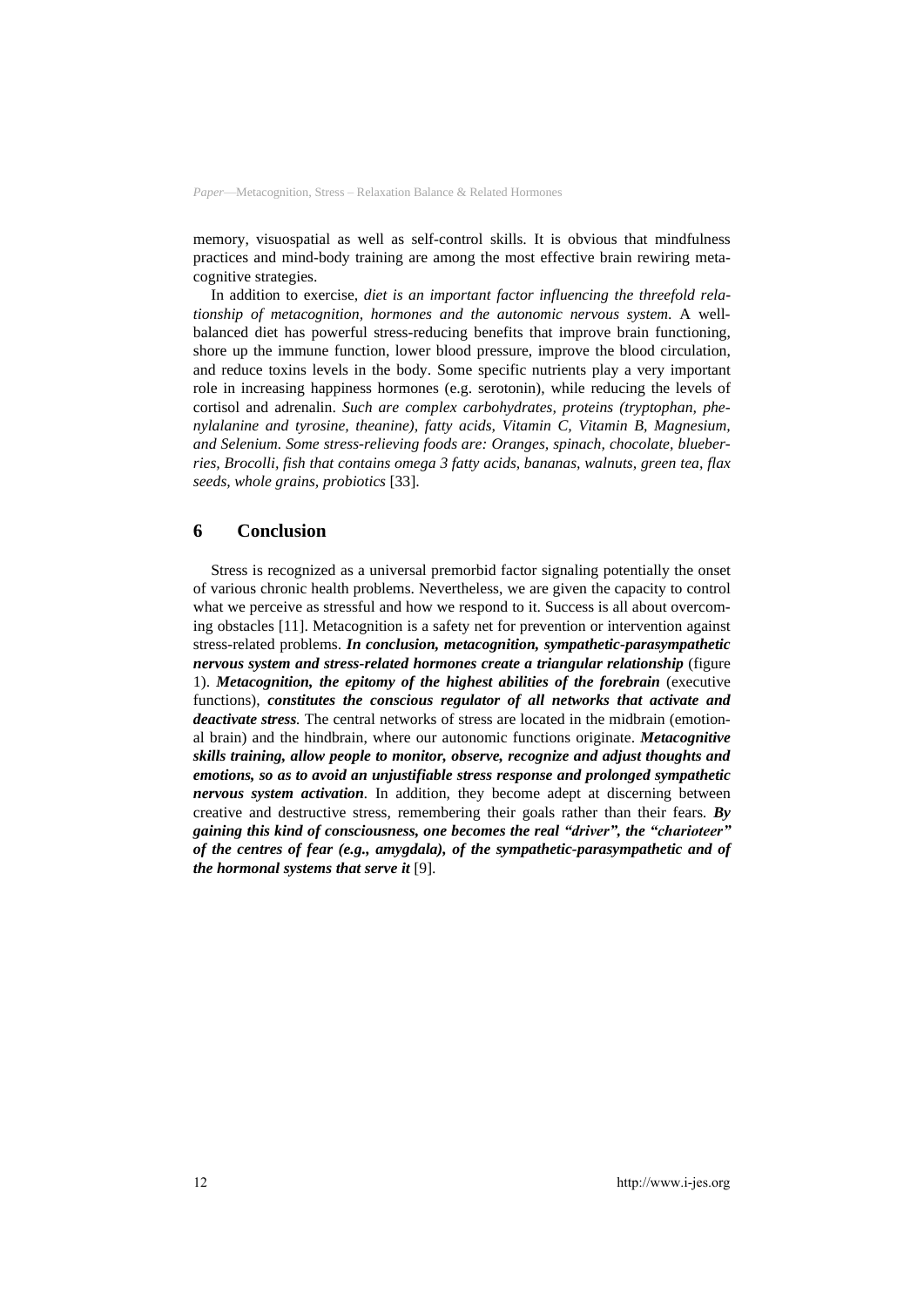

**Fig. 1.** Metacognition, hormones & autonomic nervous system: A triangular relationship.

The stress response activates the hormones of stress and the sympathetic nervous system. Thus, the hormones of relaxation drop and the parasympathetic system is inactivated. In contrast, relaxation activates the parasympathetic system that restores homeostasis and increases happy hormones. Metacognition controls both systems, depending on the existing needs and goals, so as to achieve in every strata of life.

We come to the conclusion that Metacognition relieves stress and anxiety with the following ways:

- It calms the overactive sympathetic nervous system and restores parasympathetic balance.
- It decreases the hormones of stress, impulsivity and depression like the cortisol, the epinephrine and the norepinephrine.
- It boosts the hormones of optimism, sociality and motivation such as the serotonin, the oxytocin and the dopamine.
- It strengthens the brain structures that are responsible for controlling stress (i.e. prefrontal cortex, hippocampus) and weakens the areas that enhance stress (i.e. amygdala).
- It improves the superior cognitive abilities, namely the executive functions, which are essential for stress regulation.
	- It prevents brain from shrinking. It promotes neuroplasticity phenomena and brain integration.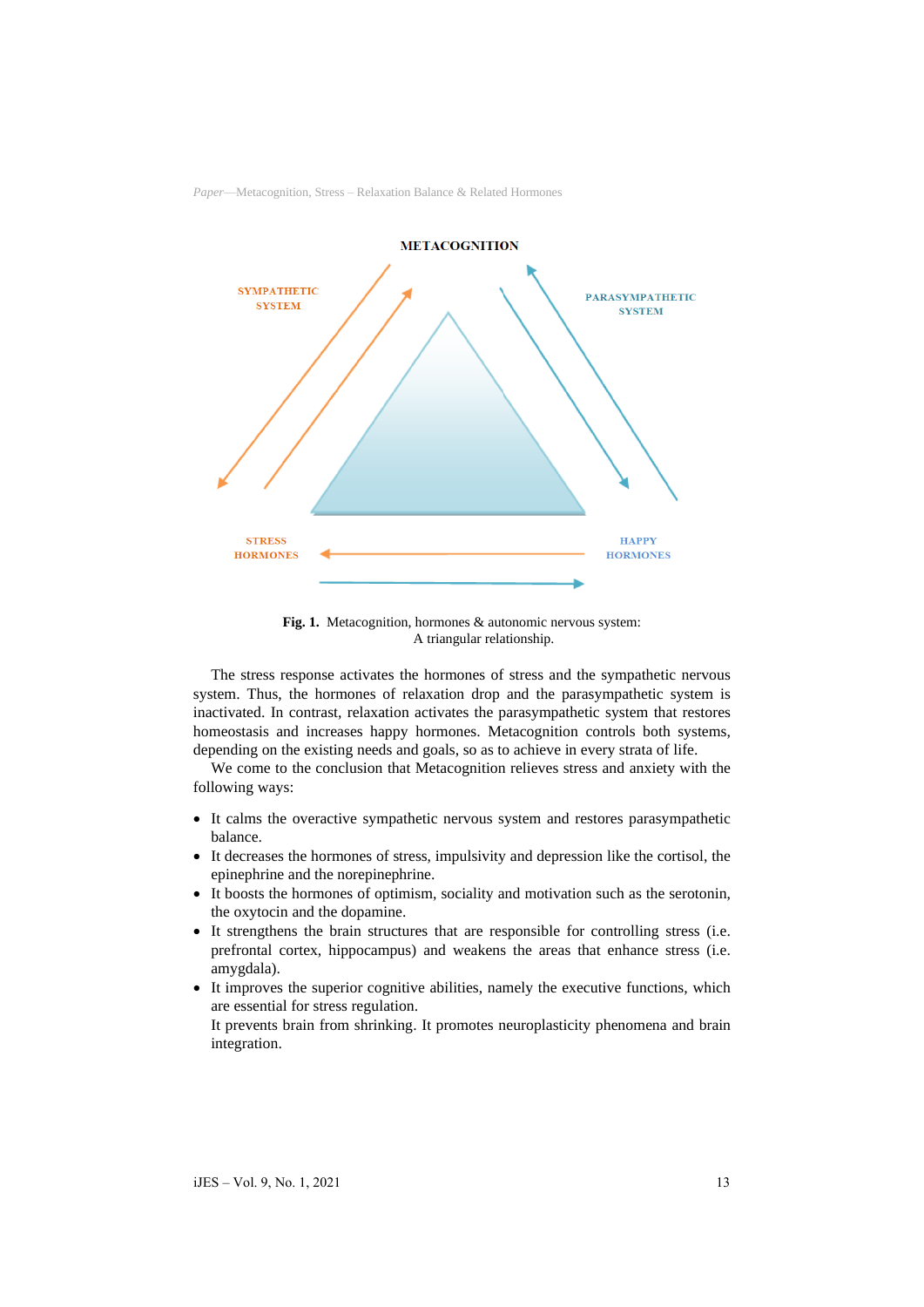The basic metacognitive stress strategies one can use are: **Learn about stress** and its triggers. Explore how stress influences health, mood and cognition altogether. Be informed about the real causes and the warning signs, as well as the appropriate skills and strategies to cope with stress. **Be aware of the situation you find yourself in**: Identify your stress triggers. Understand the way stress affects you. Learn to notice the warning signs of stress. Evaluate your stress response. Apply the appropriate metacognitive strategies, change habits and lifestyle. **Practice self-observation**: To prevent a stress attack, stop thinking and observe *yourself*. **Control your stressors:** apply self-regulatory strategies. **Be adaptable**. Recognize and respond to the situations appropriately. **Realize that chronic stress is an obstacle to self-improvement. Discern between positive and negative habits**. **Remember to relax. Remember to be mindful** [9, 25]. Remember that by remodelling your life, you rewire your brain.

Metacognition raises people's awareness of the ways they can intervene in order to reduce stress. Such for example:

- Mental training
- Self-observation
- Meditation
- Deep Breathing
- Visualization
- Deep relaxation
- Physical exercise & Balance training
- Eating healthy
- Spending time in nature and Sunshine

## **7 References**

- [1] Vinkers, C. H., van Amelsvoort, T., Bisson, J. I., Branchi, I., Cryan, J. F., Domschke, K., & van der Wee, N. (2020). Stress resilience during the coronavirus pandemic. *European Neuropsychopharmacology*. <https://doi.org/10.1016/j.euroneuro.2020.05.003>
- [2] Stress in America. (2014). Retrieved 11 October 2020, from https://www.stress.org/stressresearch
- [3] Joëls, M., & Baram, T. Z. (2009). The neuro-symphony of stress. *Nature reviews neuroscience*, *10*(6), 459-466. <https://doi.org/10.1038/nrn2632>
- [4] McEwen, B. S., & Gianaros, P. J. (2010). Central role of the brain in stress and adaptation: links to socioeconomic status, health, and disease. *Annals of the New York Academy of Sciences*, *1186*, 190. <https://doi.org/10.1111/j.1749-6632.2009.05331.x>
- [5] Lövheim, H. (2012). A new three-dimensional model for emotions and monoamine neurotransmitters. *Medical hypotheses*, *78*(2), 341-348. [https://doi.org/10.1016/j.mehy.2011.11.](https://doi.org/10.1016/j.mehy.2011.11.016) [016](https://doi.org/10.1016/j.mehy.2011.11.016)
- [6] Choudhury, A., Sahu, T., Ramanujam, P. L., Banerjee, A. K., Chakraborty, I., Kumar, A., & Arora, N. (2018). Neurochemicals, behaviours and psychiatric perspectives of neurological diseases. Neuropsychiatry, 8(1), 395-424. [https://doi.org/10.4172/neuropsychiatry.100](https://doi.org/10.4172/neuropsychiatry.1000361) [0361](https://doi.org/10.4172/neuropsychiatry.1000361)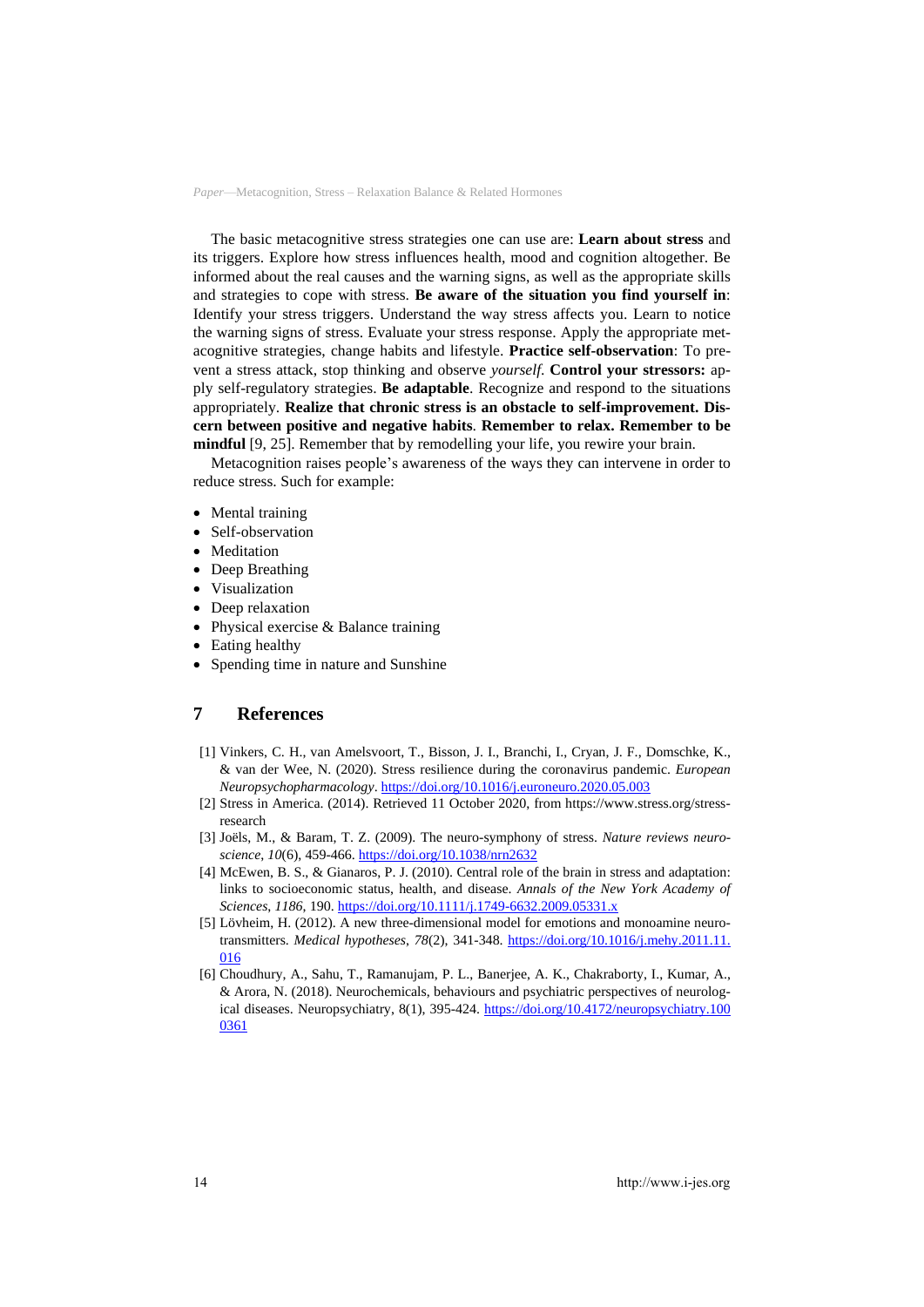- [7] Won, E., & Kim, Y. K. (2016). Stress, the autonomic nervous system, and the immunekynurenine pathway in the etiology of depression. Current neuropharmacology, 14(7), 665-673. <https://doi.org/10.2174/1570159x14666151208113006>
- [8] McCorry, L. K. (2007). Physiology of the autonomic nervous system. American journal of pharmaceutical education, 71(4).
- [9] Drigas A., & Mitsea E. (in press). The 8 pillars of metacognition. International Journal of Emerging Technologies in Learning (IJET).<https://doi.org/10.3991/ijet.v15i21.14907>
- [10] Schmitt, J. A. J., Wingen, M., Ramaekers, J. G., Evers, E. A. T., & Riedel, W. J. (2006). Serotonin and human cognitive performance. Current pharmaceutical design, 12(20), 2473-2486. <https://doi.org/10.2174/138161206777698909>
- [11] Hannibal, K. E., & Bishop, M. D. (2014). Chronic stress, cortisol dysfunction, and pain: a psychoneuroendocrine rationale for stress management in pain rehabilitation.*Physical therapy*, *94*(12), 1816-1825. <https://doi.org/10.2522/ptj.20130597>
- [12] Love, T. M. (2014). Oxytocin, motivation and the role of dopamine. Pharmacology Biochemistry and Behaviour, 119, 49-60.
- [13] Yoon, S., & Kim, Y. K. (2020). The Role of the Oxytocin System in Anxiety Disorders. In Anxiety Disorders (pp. 103-120). Springer, Singapore.
- [14] Ayano, G. (2016). Dopamine: receptors, functions, synthesis, pathways, locations and mental disorders: review of literatures. J Ment Disord Treat, 2(120), 2. [https://doi.org/10.](https://doi.org/10.4172/2471-271x.1000120) [4172/2471-271x.1000120](https://doi.org/10.4172/2471-271x.1000120)
- [15] Bowirrat, A., Chen, T. J., Oscar-Berman, M., Madigan, M., Chen, A. L., Bailey, J. A., & Downs, B. W. (2012). Neuropsychopharmacology and neurogenetic aspects of executive functioning: Should reward gene polymorphisms constitute a diagnostic tool to identify individuals at risk for impaired judgment? Molecular neurobiology, 45(2), 298-313. [https://](https://doi.org/10.1007/s12035-012-8247-z) [doi.org/10.1007/s12035-012-8247-z](https://doi.org/10.1007/s12035-012-8247-z)
- [16] Shohamy, D., & Adcock, R. A. (2010). Dopamine and adaptive memory. *Trends in cognitive sciences*, *14*(10), 464-472. <https://doi.org/10.1016/j.tics.2010.08.002>
- [17] Stanwood, G. D. (2019). Dopamine and stress. In *Stress: Physiology, Biochemistry, and* Pathology (pp. 105-114). Academic Press. [https://doi.org/10.1016/b978-0-12-813146-6.00](https://doi.org/10.1016/b978-0-12-813146-6.00009-6) [009-6](https://doi.org/10.1016/b978-0-12-813146-6.00009-6)
- [18] Roth, R. H., Tam, S. Y., Ida, Y., Yang, J. X., & Deutch, A. Y. (1988). Stress and the mesocorticolimbic dopamine systems. *Annals of the New York Academy of Sciences*.
- [19] García-Bueno, B., Caso, J. R., & Leza, J. C. (2008). Stress as a neuroinflammatory condition in brain: damaging and protective mechanisms. *Neuroscience & Biobehavioral Reviews*, *32*(6), 1136-1151. <https://doi.org/10.1016/j.neubiorev.2008.04.001>
- [20] Moica, T., Gligor, A., & Moica, S. (2016). The relationship between cortisol and the hippocampal volume in depressed patients–a MRI pilot study. Procedia Technology, 22, 1106-1112. <https://doi.org/10.1016/j.protcy.2016.01.156>
- [21] Blair, C., Granger, D., & Peters Razza, R. (2005). Cortisol reactivity is positively related to executive function in preschool children attending Head Start. Child development, 76(3), 554-567. <https://doi.org/10.1111/j.1467-8624.2005.00863.x>
- [22] Wong, D. L., Tai, T. C., Wong-Faull, D. C., Claycomb, R., Meloni, E. G., Myers, K. M., ... & Kvetnansky, R. (2012). Epinephrine: A short-and long-term regulator of stress and development of illness. Cellular and molecular neurobiology, 32(5), 737-748. [https://doi.org/](https://doi.org/10.1007/s10571-011-9768-0) [10.1007/s10571-011-9768-0](https://doi.org/10.1007/s10571-011-9768-0)
- [23] Arnsten, A. F. (2009). Stress signalling pathways that impair prefrontal cortex structure and function. Nature reviews neuroscience, 10(6), 410-422. [https://doi.org/10.1038/nrn](https://doi.org/10.1038/nrn2648) [2648](https://doi.org/10.1038/nrn2648)